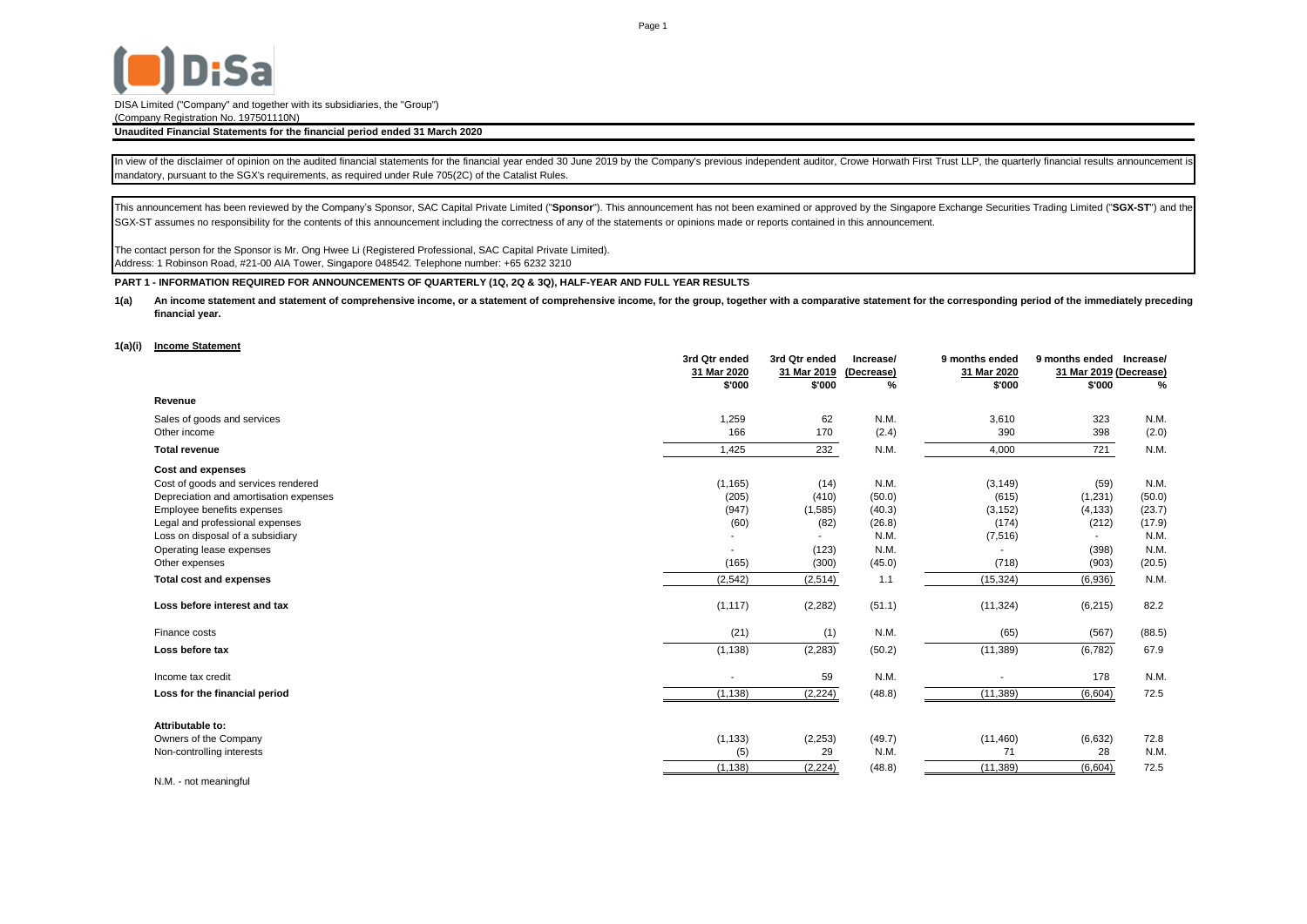# **D**<sub>i</sub>Sa

# DISA Limited ("Company" and together with its subsidiaries, the "Group")

(Company Registration No. 197501110N)

## **Unaudited Financial Statements for the financial period ended 31 March 2020**

| <b>Statement of Comprehensive Income</b>                                              |             |                              |                              |                         |                               |                                          |           |
|---------------------------------------------------------------------------------------|-------------|------------------------------|------------------------------|-------------------------|-------------------------------|------------------------------------------|-----------|
|                                                                                       | <b>Note</b> | 3rd Qtr ended<br>31 Mar 2020 | 3rd Qtr ended<br>31 Mar 2019 | Increase/<br>(Decrease) | 9 months ended<br>31 Mar 2020 | 9 months ended<br>31 Mar 2019 (Decrease) | Increase/ |
|                                                                                       |             | \$'000                       | \$'000                       | %                       | \$'000                        | \$'000                                   | %         |
| Loss for the financial period                                                         | (1)         | (1, 138)                     | (2, 224)                     | (48.8)                  | (11, 389)                     | (6,604)                                  | 72.5      |
| Other comprehensive income:                                                           |             |                              |                              |                         |                               |                                          |           |
| Items that may be reclassified subsequently to profit or loss:                        |             |                              |                              |                         |                               |                                          |           |
| - Foreign currency translation differences from consolidation of foreign subsidiaries |             | 13                           |                              | N.M.                    |                               |                                          | N.M.      |
| Other comprehensive income/(loss) for the financial period                            |             | 13                           |                              | N.M.                    |                               |                                          | N.M.      |
| Total comprehensive loss for the financial period                                     |             | (1, 125)                     | (2, 221)                     | (49.3)                  | (11, 390)                     | (6,602)                                  | 72.5      |
| Attributable to:                                                                      |             |                              |                              |                         |                               |                                          |           |
| Owners of the Company                                                                 |             | (1, 123)                     | (2,250)                      | (50.1)                  | (11, 461)                     | (6,630)                                  | 72.9      |
| Non-controlling interests                                                             |             | (2)                          | 29                           | N.M.                    | 71                            | 28                                       | N.M.      |
|                                                                                       |             | (1, 125)                     | (2, 221)                     | (49.3)                  | (11, 390)                     | (6,602)                                  | 72.5      |

## **1(a)(ii) Loss for the financial period is stated after charging/(crediting) the following:**

|                                        | 3rd Qtr ended | 3rd Qtr ended | 9 months ended           | 9 months ended |
|----------------------------------------|---------------|---------------|--------------------------|----------------|
|                                        | 31 Mar 2020   | 31 Mar 2019   | 31 Mar 2020              | 31 Mar 2019    |
|                                        | \$'000        | \$'000        | \$'000                   | \$'000         |
|                                        |               |               |                          |                |
| Interest expenses                      | 21            |               | 65                       | 567            |
| Interest income                        | (16)          | (51)          | (114)                    | (199)          |
| Depreciation and amortisation expenses | 205           | 410           | 615                      | 1,231          |
| Employee share-based payment expense   | 44            | 402           | 447                      | 530            |
| Loss on disposal of a subsidiary       | ۰.            |               | 7,516                    |                |
| Disclaim of trade payable - net        |               | (81)          | $\overline{\phantom{a}}$ | (81)           |
| Foreign exchange (gain)/ loss, net     | (193)         |               | (205)                    | 9              |

Notes:

(1) Loss for 9M FY2020, excluding loss on disposal of subsidiary of \$7,516,000 was \$3,873,000, an improvement of 41.4% as compared to 9M FY2019.

N.M. - not meaningful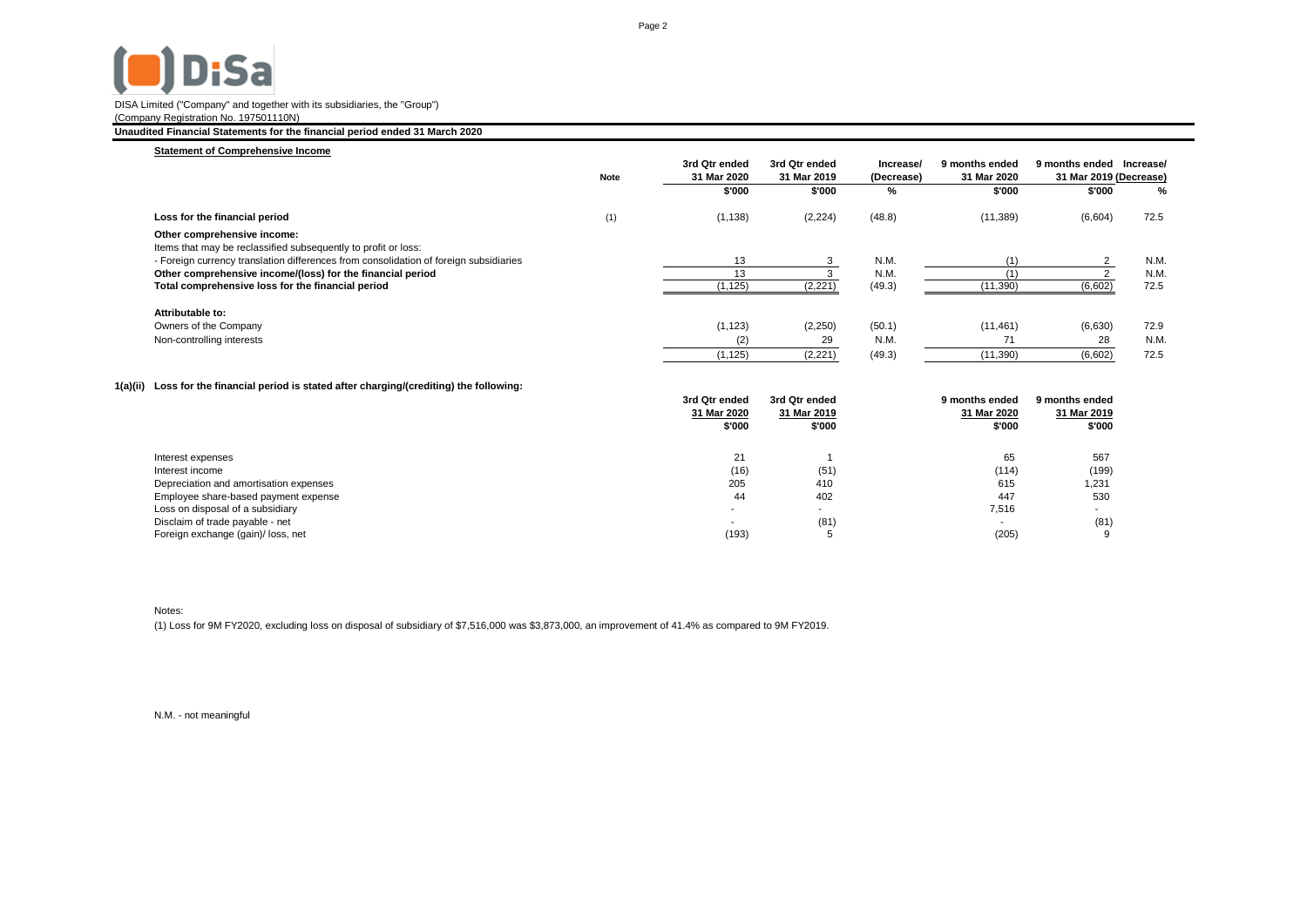### **Unaudited Financial Statements for the financial period ended 31 March 2020**

**1(b)(i) A statement of financial position (for the issuer and group), together with a comparative statement as at the end of the immediately preceding financial year.**

### **Statements of Financial Position**

|                                                      | Group          |                          | Company                  |                          |
|------------------------------------------------------|----------------|--------------------------|--------------------------|--------------------------|
|                                                      | As at          | As at                    | As at                    | As at                    |
|                                                      | 31 Mar 2020    | 30 Jun 2019              | 31 Mar 2020              | 30 Jun 2019              |
|                                                      | \$'000         | \$'000                   | \$'000                   | \$'000                   |
| <b>ASSETS</b>                                        |                |                          |                          |                          |
| <b>Non-current assets</b>                            |                |                          |                          |                          |
|                                                      | 617            | 900                      | 269                      | 478                      |
| Property, plant and equipment<br>Right-of-use assets | 913            |                          | 523                      |                          |
| Intangible assets                                    | 438            |                          |                          |                          |
| Subsidiaries                                         | $\sim$         | $\overline{\phantom{a}}$ | 2,000                    |                          |
| Other non-current assets                             | 120            | 120                      | 171                      | 111                      |
| Financial assets, at FVOCI (equity)*                 | 150            | $\sim$                   | $\sim$                   | $\sim$                   |
|                                                      | 2,238          | 1,020                    | 2,963                    | 589                      |
| <b>Current assets</b>                                |                |                          |                          |                          |
| Trade and other receivables                          | 1,456          | 97                       |                          |                          |
| Inventories                                          | 1,314          | $\blacksquare$           |                          |                          |
| Other current assets                                 | 232            | 590                      | 108                      | 175                      |
| Cash and bank balances                               | 7,135          | 13,025                   | 4,724                    | 8,709                    |
|                                                      | 10,137         | 13,712                   | 4,832                    | 8,884                    |
|                                                      |                |                          |                          |                          |
| <b>TOTAL ASSETS</b>                                  | 12,375         | 14,732                   | 7,795                    | 9,473                    |
| <b>LIABILITIES</b>                                   |                |                          |                          |                          |
| <b>Current liabilities</b>                           |                |                          |                          |                          |
| Trade and other payables                             | 696            | 1,232                    | 56                       | 124                      |
| Accruals                                             | 540            | 655                      | 412                      | 512                      |
| Borrowings                                           | 30             | 29                       | 30                       | 29                       |
| Lease liabiities                                     | 430            | $\overline{\phantom{a}}$ | 150                      |                          |
| Provisions and other liabilities                     | $\blacksquare$ | 534                      | $\sim$                   | $\overline{\phantom{a}}$ |
|                                                      | 1,696          | 2,450                    | 648                      | 665                      |
| <b>Non-current liabilities</b>                       |                |                          |                          |                          |
| Borrowings                                           | 126            | 149                      | 126                      | 149                      |
| Lease liabiities                                     | 429            | $\sim$                   | 307                      | $\overline{\phantom{a}}$ |
|                                                      | 555            | 149                      | 433                      | 149                      |
| <b>TOTAL LIABILITIES</b>                             | 2,251          | 2,599                    | 1,081                    | 814                      |
| <b>NET ASSETS</b>                                    | 10,124         | 12,133                   | 6,714                    | 8,659                    |
|                                                      |                |                          |                          |                          |
| <b>EQUITY</b>                                        |                |                          |                          |                          |
| Share capital                                        | 58,680         | 58,680                   | 58,680                   | 58,680                   |
| Reserves                                             | 4,227          | 4,516                    | 4,218                    | 3,771                    |
| Accumulated losses                                   | (52, 864)      | (41, 404)                | (56, 184)                | (53, 792)                |
| Equity attributable to owners of the Company         | 10,043         | 21,792                   | 6,714                    | 8,659                    |
| Non-controlling interests                            | 81             | (9,659)                  | $\overline{\phantom{a}}$ | $\overline{\phantom{a}}$ |
| <b>TOTAL EQUITY</b>                                  | 10,124         | 12,133                   | 6.714                    | 8,659                    |

Note

\* FVOCI - Fair Value through Other Comprehensive Income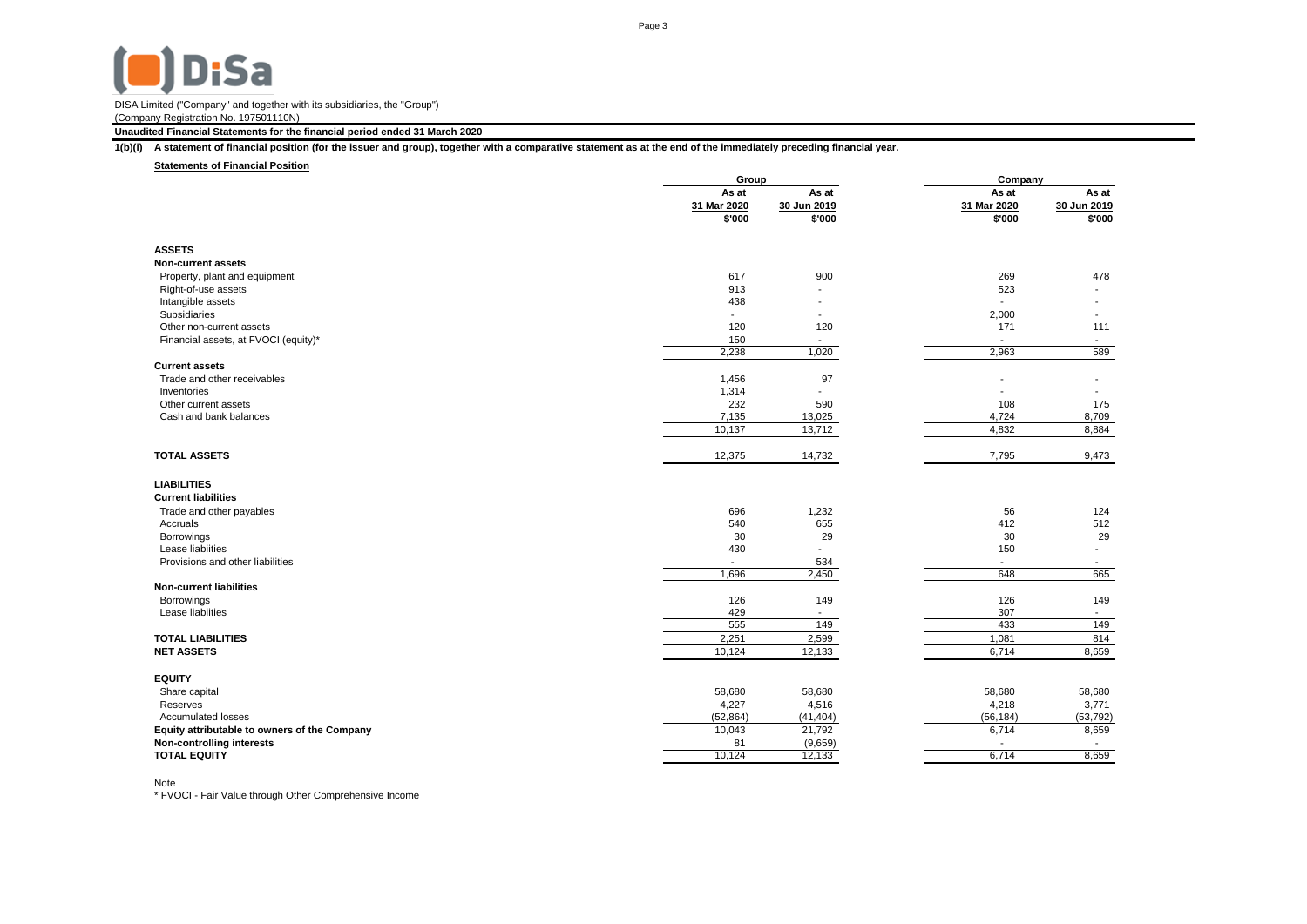

## **Unaudited Financial Statements for the financial period ended 31 March 2020**

### **1(b)(ii) Aggregate amount of group's borrowings and debt securities**

## **Amount repayable in one year or less, or on demand**

|         | 31 March 2020 (\$'000) |         | 30 June 2019 (\$'000) |
|---------|------------------------|---------|-----------------------|
| Secured | Unsecured              | Secured | Unsecured             |
| 30      |                        | 29      |                       |

### **Amount repayable after one year**

|         | 31 March 2020 (\$'000) |         | 30 June 2019 (\$'000)    |
|---------|------------------------|---------|--------------------------|
| Secured | Jnsecured              | Secured | Unsecured                |
| 126     |                        | '49     | $\overline{\phantom{a}}$ |

## **Details of collateral**

As at 31 March 2020, total borrowings included secured liabilities of \$156,000 (30 June 2019: \$178,000) for the Group. The secured liabilities are secured by the rights to motor vehicles.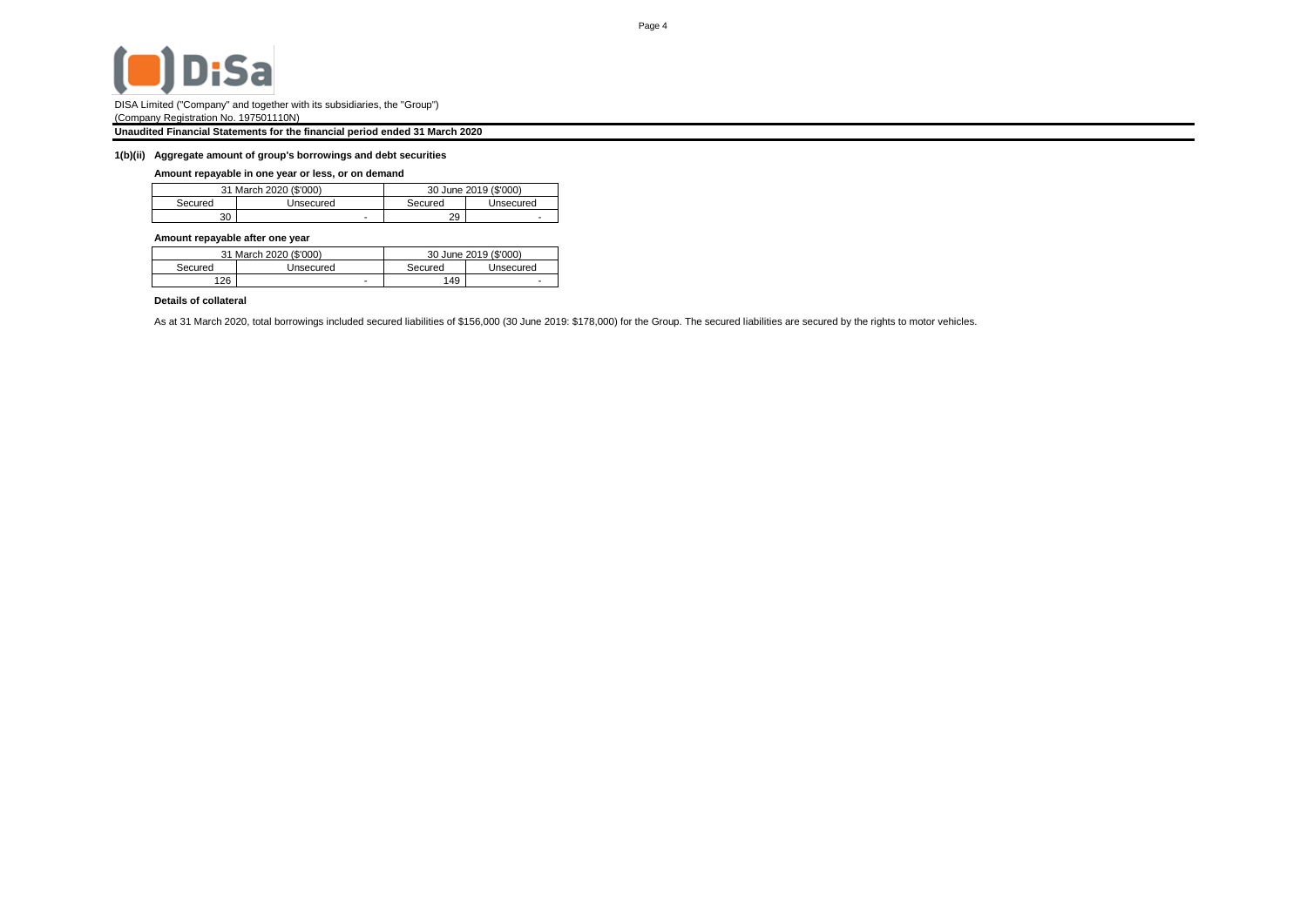# **D**<sub>i</sub>Sa

DISA Limited ("Company" and together with its subsidiaries, the "Group") (Company Registration No. 197501110N)

**Unaudited Financial Statements for the financial period ended 31 March 2020**

**1(c) A statement of cash flows (for the group), together with a comparative statement for the corresponding period of the immediately preceding financial year.**

## **1(c)(i) Consolidated Statement of Cash Flows**

|                                                                                   | 3rd Qtr ended<br>31 Mar 2020<br>\$'000 | 3rd Qtr ended<br>31 Mar 2019<br>\$'000 | 9 months ended<br>31 Mar 2020<br>\$'000 | 9 months ended<br>31 Mar 2019<br>\$'000 |
|-----------------------------------------------------------------------------------|----------------------------------------|----------------------------------------|-----------------------------------------|-----------------------------------------|
| Cash flows from operating activities                                              |                                        |                                        |                                         |                                         |
| Loss before tax                                                                   | (1, 138)                               | (2, 283)                               | (11, 389)                               | (6, 782)                                |
| Adjustments:                                                                      |                                        |                                        |                                         |                                         |
| - Interest expenses                                                               | 21                                     | $\mathbf{1}$                           | 65                                      | 567                                     |
| - Interest income                                                                 | (16)                                   | (51)                                   | (114)                                   | (199)                                   |
| - Amortisation of intangible assets                                               | 40                                     | 351                                    | 76                                      | 1,053                                   |
| - Depreciation of property, plant and equipment                                   | 165<br>44                              | 59<br>402                              | 539<br>447                              | 177<br>530                              |
| - Employee share-based payments expense<br>- Loss on liquidation of a subsidiary  |                                        |                                        |                                         |                                         |
| - Loss on disposal of a subsidiary                                                |                                        |                                        | 7,516                                   |                                         |
| - Disclaim of trade payable - net                                                 | ٠                                      | (81)                                   |                                         | (81)                                    |
| - Exchange differences                                                            | 120                                    | 16                                     | 74                                      | 15                                      |
| Operating loss before working capital changes                                     | (764)                                  | (1,586)                                | (2,785)                                 | (4,720)                                 |
| - Trade and other receivables                                                     | (329)                                  | 54                                     | (1, 359)                                | 159                                     |
| - Inventories                                                                     | (54)                                   |                                        | (1, 314)                                |                                         |
| - Other current assets                                                            | 810                                    | (222)                                  | 132                                     | (127)                                   |
| - Trade and other payables                                                        | (586)                                  | 41                                     | 328                                     | (236)                                   |
| Cash used in operations                                                           | (923)                                  | (1,713)                                | (4,998)                                 | (4,924)                                 |
| Income tax paid                                                                   |                                        |                                        |                                         |                                         |
| Net cash used in operating activities                                             | (923)                                  | (1,713)                                | (4,998)                                 | (4,924)                                 |
| Cash flows from investing activities                                              |                                        |                                        |                                         |                                         |
| Interest received                                                                 | 16                                     | 51                                     | 114                                     | 199                                     |
| Purchase of property, plant and equipment                                         |                                        | (64)                                   |                                         | (64)                                    |
| Additions to intangible assets                                                    | (134)                                  |                                        | (514)                                   |                                         |
| Investment in financial assets, at FVOCI (equity)                                 |                                        | (150)                                  |                                         | (150)                                   |
| Proceeds from redemption of financial assets, at FVPL*                            |                                        |                                        |                                         | 2,222                                   |
| Proceeds from disposal of property, plant and equipment                           |                                        |                                        | 1                                       |                                         |
| Net cash (used in)/from investing activities                                      | (118)                                  | (163)                                  | (399)                                   | 2,207                                   |
| Cash flows from financing activities                                              |                                        |                                        |                                         |                                         |
| Interest paid                                                                     | (21)                                   | (23)                                   | (65)                                    | (1,653)                                 |
| Release/(Additional) pledged fixed deposits - net<br>Payment of lease liabilities | 750<br>(111)                           | (5)                                    | (2,250)<br>(333)                        | (13)                                    |
| Repayment of convertible bonds                                                    | $\overline{\phantom{a}}$               | ÷.                                     |                                         | (12,000)                                |
| Net cash generated from/(used in) financing activities                            | 618                                    | (28)                                   | (2,648)                                 | (13,666)                                |
|                                                                                   |                                        |                                        |                                         |                                         |
| Net decrease in cash and cash equivalents                                         | (423)                                  | (1,904)                                | (8,045)                                 | (16, 383)                               |
| Cash and cash equivalents at beginning of the financial period                    | 5,365                                  | 16,065                                 | 12,975                                  | 30,544                                  |
| Effects of exchange rate changes on cash and cash equivalents                     | (107)                                  | (13)                                   | (95)                                    | (13)                                    |
| Cash and cash equivalents at end of the financial period (Note A)                 | 4,835                                  | 14.148                                 | 4.835                                   | 14,148                                  |

\* FVPL - Fair Value through Profit or Loss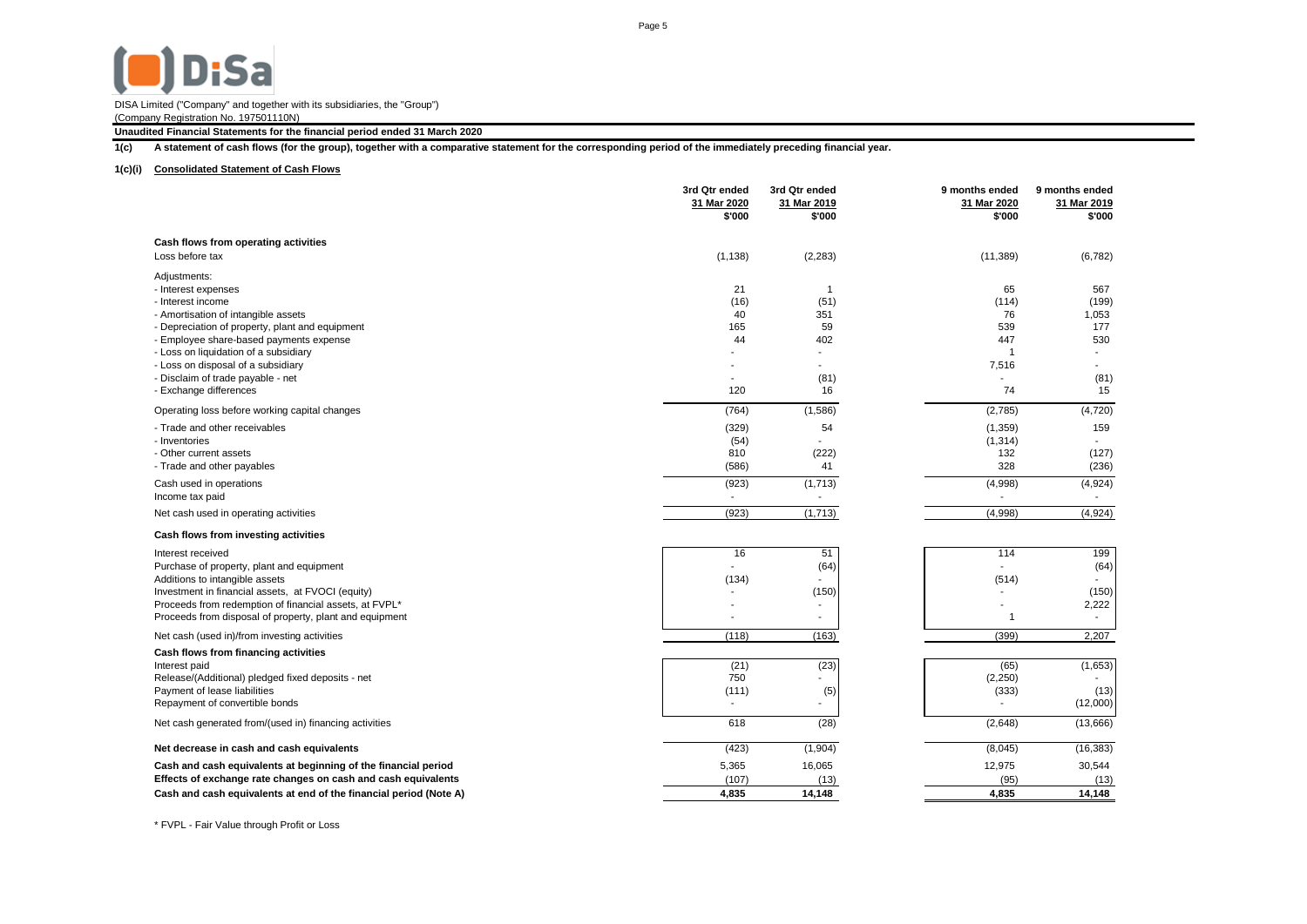

DISA Limited ("Company" and together with its subsidiaries, the "Group")

## (Company Registration No. 197501110N)

## **Unaudited Financial Statements for the financial period ended 31 March 2020**

## **1(c)(ii) Notes to Consolidated Statement of Cash Flows**

## **Note A:**

For the purpose of the consolidated statement of cash flows, the consolidated cash and cash equivalents comprise the following:

| 31 Mar 2020<br>31 Mar 2019<br>\$'000<br>\$'000<br>Cash at banks and on hand<br>1.736<br>3.465<br>Short-term bank deposits<br>3.670<br>12,463<br>Cash and bank balances per Group statement of financial position<br>14.198<br>7.135<br>Less: Deposits placed with banks as security<br>(2,300)<br>(50)<br>Cash and cash equivalents as presented in consolidated statement of cash flows<br>14.148<br>4.835 | 9 months ended | 9 months ended |
|-------------------------------------------------------------------------------------------------------------------------------------------------------------------------------------------------------------------------------------------------------------------------------------------------------------------------------------------------------------------------------------------------------------|----------------|----------------|
|                                                                                                                                                                                                                                                                                                                                                                                                             |                |                |
|                                                                                                                                                                                                                                                                                                                                                                                                             |                |                |
|                                                                                                                                                                                                                                                                                                                                                                                                             |                |                |
|                                                                                                                                                                                                                                                                                                                                                                                                             |                |                |
|                                                                                                                                                                                                                                                                                                                                                                                                             |                |                |
|                                                                                                                                                                                                                                                                                                                                                                                                             |                |                |
|                                                                                                                                                                                                                                                                                                                                                                                                             |                |                |

## 1(d)(i) A statement (for the issuer and group) showing either (a) all changes in equity or (b) changes in equity other than those arising from capitalisation issues and distributions to shareholders, together with a compar **statement for the corresponding period of the immediately preceding financial year.**

## **Statements of Changes in Equity**

| Group<br>FY 2020                                               | Share capital<br>\$'000  | Equity<br>component of<br>convertible bonds<br>\$'000 | Foreign currency<br>translation<br>reserve<br>\$'000 | Share option<br>reserve<br>\$'000 | Capital<br>reserve<br>\$'000 | Accumulated<br>losses<br>\$000 | <b>Total</b><br>\$'000 | Non-controlling<br>interests<br>\$'000 | <b>Total</b><br>equity<br>\$'000 |
|----------------------------------------------------------------|--------------------------|-------------------------------------------------------|------------------------------------------------------|-----------------------------------|------------------------------|--------------------------------|------------------------|----------------------------------------|----------------------------------|
|                                                                |                          |                                                       | 9                                                    |                                   | 977                          |                                |                        |                                        |                                  |
| Balance as at 1 July 2019<br>Loss for the financial period     | 58,680                   |                                                       |                                                      | 3,530<br>$\blacksquare$           |                              | (41, 404)                      | 21,792<br>(11, 460)    | (9,659)<br>71                          | 12,133<br>(11, 389)              |
| Other comprehensive income                                     | $\overline{\phantom{a}}$ |                                                       |                                                      |                                   |                              | (11, 460)                      |                        |                                        |                                  |
| - Foreign currency translation differences from                |                          |                                                       |                                                      |                                   |                              |                                |                        |                                        |                                  |
| foreign subsidiaries                                           |                          | $\overline{\phantom{a}}$                              | (1)                                                  | $\overline{\phantom{a}}$          |                              |                                | (1)                    |                                        | (1)                              |
| Other comprehensive loss for the financial                     |                          |                                                       |                                                      |                                   |                              |                                |                        |                                        |                                  |
| period                                                         |                          |                                                       | (1)                                                  |                                   |                              |                                | (1)                    |                                        | (1)                              |
| Total comprehensive loss for the financial                     |                          |                                                       |                                                      |                                   |                              |                                |                        |                                        |                                  |
| period                                                         |                          |                                                       | (1)                                                  |                                   |                              | (11, 460)                      | (11, 461)              | 71                                     | (11, 390)                        |
| Transactions with owners, recorded directly in<br>equity       |                          |                                                       |                                                      |                                   |                              |                                |                        |                                        |                                  |
| Employee share-based payment expenses                          | $\overline{\phantom{a}}$ | $\sim$                                                | $\overline{\phantom{a}}$                             | 447                               |                              | $\overline{\phantom{a}}$       | 447                    | $\overline{\phantom{a}}$               | 447                              |
| Total transactions with owners, recorded                       |                          |                                                       |                                                      |                                   |                              |                                |                        |                                        |                                  |
| directly in equity                                             |                          |                                                       |                                                      | 447                               |                              |                                | 447                    |                                        | 447                              |
| Changes in ownership interests in subsidiaries                 |                          |                                                       |                                                      |                                   |                              |                                |                        |                                        |                                  |
| Disposal of a subsidiary                                       | $\overline{\phantom{a}}$ | $\overline{a}$                                        | $\overline{\phantom{a}}$                             | ٠.                                | (735)                        |                                | (735)                  | 9,686                                  | 8,951                            |
| Liquidation of a subsidiary                                    | $\overline{\phantom{a}}$ |                                                       |                                                      | $\overline{\phantom{a}}$          |                              |                                |                        | (17)                                   | (17)                             |
| Total transactions with owners, recorded<br>directly in equity |                          |                                                       |                                                      |                                   | (735)                        |                                | (735)                  | 9,669                                  | 8,934                            |
| Balance as at 31 March 2020                                    | 58.680                   | $\blacksquare$                                        | 8                                                    | 3.977                             | 242                          | (52, 864)                      | 10.043                 | 81                                     | 10,124                           |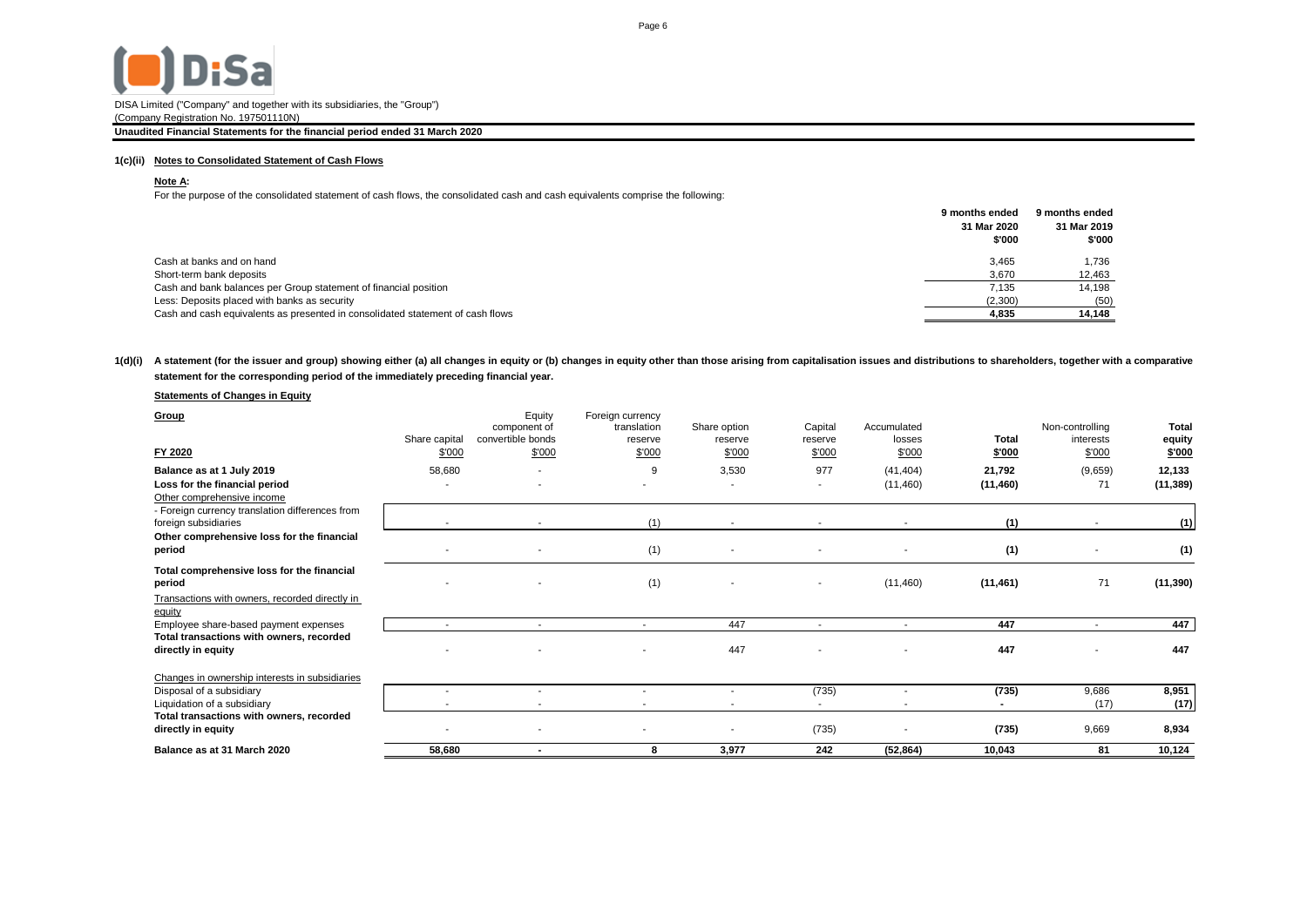# $\blacksquare$ Disa

#### DISA Limited ("Company" and together with its subsidiaries, the "Group") (Company Registration No. 197501110N)

## **Unaudited Financial Statements for the financial period ended 31 March 2020**

| Group<br>FY 2019                                                        | Share capital<br>\$'000  | Equity<br>component of<br>convertible bonds<br>\$'000 | Foreign currency<br>translation<br>reserve<br>\$'000 | Share option<br>reserve<br>\$'000 | Capital<br>reserve<br>\$'000 | Accumulated<br>losses<br>\$'000 | Total<br>\$'000 | Non-controlling<br>interests<br>\$'000 | <b>Total</b><br>equity<br>\$'000 |
|-------------------------------------------------------------------------|--------------------------|-------------------------------------------------------|------------------------------------------------------|-----------------------------------|------------------------------|---------------------------------|-----------------|----------------------------------------|----------------------------------|
| Balance as at 1 July 2018                                               | 58,680                   | 82                                                    | 9                                                    | 1,830                             | 895                          | (24, 442)                       | 37,054          | (9,800)                                | 27,254                           |
| Loss for the financial period                                           | $\overline{\phantom{a}}$ | $\sim$                                                | $\overline{\phantom{a}}$                             |                                   | $\overline{\phantom{a}}$     | (6,632)                         | (6, 632)        | 28                                     | (6,604)                          |
| Other comprehensive income                                              |                          |                                                       |                                                      |                                   |                              |                                 |                 |                                        |                                  |
| - Foreign currency translation differences from<br>foreign subsidiaries |                          |                                                       | $\overline{2}$                                       | $\overline{\phantom{a}}$          | $\sim$                       | $\overline{\phantom{a}}$        | $\overline{2}$  | $\overline{\phantom{a}}$               |                                  |
| Other comprehensive loss for the financial<br>period                    |                          |                                                       | 2                                                    |                                   |                              |                                 | $\overline{2}$  |                                        | $\mathbf{2}$                     |
| Total comprehensive loss for the financial<br>period                    | $\overline{\phantom{a}}$ |                                                       | $\overline{2}$                                       | $\overline{\phantom{a}}$          |                              | (6,632)                         | (6, 630)        | 28                                     | (6,602)                          |
| Transactions with owners, recorded directly in<br>equity                |                          |                                                       |                                                      |                                   |                              |                                 |                 |                                        |                                  |
| Employee share-based payment expenses                                   |                          |                                                       |                                                      | 530                               |                              |                                 | 530             | $\overline{\phantom{a}}$               | 530                              |
| Transfer on redemption of convertible bonds                             |                          | (82)                                                  |                                                      |                                   | 82                           |                                 | $\blacksquare$  | $\overline{\phantom{a}}$               | $\sim$                           |
| Total transactions with owners, recorded<br>directly in equity          |                          | (82)                                                  |                                                      | 530                               | 82                           |                                 | 530             | $\overline{\phantom{a}}$               | 530                              |
| Balance as at 31 March 2019                                             | 58,680                   |                                                       | 11                                                   | 2,360                             | 977                          | (31, 074)                       | 30,954          | (9, 772)                               | 21,182                           |

## **Company**

|                                                                                                        |                | Equity            |              |                |             |          |
|--------------------------------------------------------------------------------------------------------|----------------|-------------------|--------------|----------------|-------------|----------|
|                                                                                                        |                | component of      | Share option | Capital        | Accumulated | Total    |
|                                                                                                        | Share capital  | convertible bonds | reserve      | reserve        | losses      | equity   |
| FY 2020                                                                                                | \$'000         | \$'000            | \$'000       | \$'000         | \$'000      | \$'000   |
| Balance as at 1 July 2019                                                                              | 58,680         |                   | 3,530        | 241            | (53, 792)   | 8,659    |
| Loss for the financial period                                                                          | ٠              | $\blacksquare$    |              | ۰.             | (2, 392)    | (2, 392) |
| Total comprehensive loss for the financial<br>period<br>Transactions with owners, recorded directly in |                |                   |              |                | (2, 392)    | (2, 392) |
| equity                                                                                                 |                |                   |              |                |             |          |
| Employee share-based payment expenses                                                                  | $\blacksquare$ |                   | 447          | $\blacksquare$ | $\sim$      | 447      |
| Total transactions with owners, recorded                                                               |                |                   |              |                |             |          |
| directly in equity                                                                                     |                |                   | 447          |                |             | 447      |
| Balance as at 31 March 2020                                                                            | 58,680         |                   | 3,977        | 241            | (56, 184)   | 6,714    |
| FY 2019                                                                                                |                |                   |              |                |             |          |
| Balance as at 1 July 2018                                                                              | 58,680         | 82                | 1,830        | 159            | (37, 025)   | 23,726   |
| Loss for the financial period                                                                          |                |                   |              |                | (2,919)     | (2,919)  |
| Total comprehensive loss for the financial<br>period<br>Transactions with owners, recorded directly in |                |                   |              |                | (2,919)     | (2,919)  |
| equity                                                                                                 |                |                   |              |                |             |          |
| Employee share-based payment expenses                                                                  |                |                   | 530          |                |             | 530      |
| Transfer on redemption of convertible bonds                                                            |                | (82)              |              | 82             |             |          |
| Total transactions with owners, recorded                                                               |                |                   |              |                |             |          |
| directly in equity                                                                                     |                | (82)              | 530          | 82             |             | 530      |
| Balance as at 31 March 2019                                                                            | 58,680         |                   | 2,360        | 241            | (39, 944)   | 21,337   |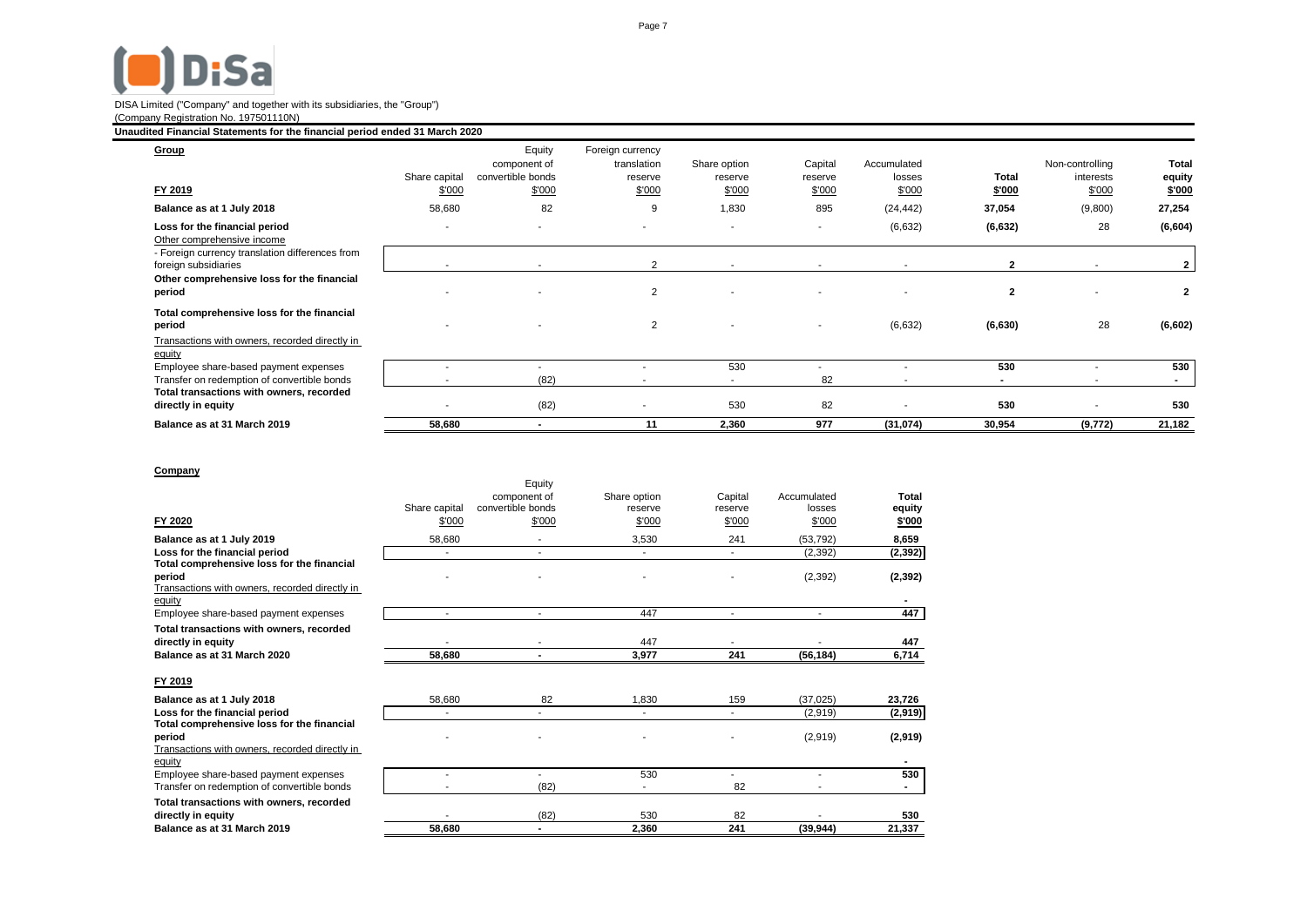

**Unaudited Financial Statements for the financial period ended 31 March 2020**

1(d)(ii) Details of any changes in the company's share capital arising from rights issue, bonus issue, share buy-backs, exercise of share options or warrants, conversion of other issues of equity securities, issue of share cash or as consideration for acquisition or for any other purpose since the end of the previous period reported on. State the number of shares that may be issued on conversion of all the outstanding convertibles, if any, against the total number of issued shares excluding treasury shares and subsidiary holdings of the issuer, as at the end of the current financial period reported on and as at the end of the corresponding period of the immediately preceding financial year. State also the number of shares held as treasury shares and the number of subsidiary holdings, if any, and the percentage of the aggregate number of treasury shares and subsidiary holdings held against the total number of shares outstanding in a class that is listed as at the end of the current financial period reported on and as at the end of the corresponding period of the immediately **preceding financial year.**

#### **A) Changes in share capital during the financial period**

There were no changes to the Company's issued and paid up share capital during the three months ended 31 March 2020.

**B) Share options** - DISA Employee Share Option Scheme 2010 ("**ESOS**")

|                               | 3Q FY2020     | 3Q FY2019   |
|-------------------------------|---------------|-------------|
| As at beginning of the period | 1.416.000.000 | 755,500,000 |
| Add: Share options granted    | . .           | 20,000,000  |
| Less: Share options forfeited | (64.000.000)  |             |
| As at end of the period       | 1.352.000.000 | 775.500.000 |
|                               |               |             |

Saved as disclosed, there were no other outstanding convertibles, treasury shares and subsidiary holdings as at 31 March 2020 and 31 March 2019.

#### **1(d)(iii) To show the total number of issued shares excluding treasury shares as at the end of the current financial period and as at the end of the immediately preceding year.**

|                                                                                 | 31 Mar 2020    | 30 Jun 2019    |
|---------------------------------------------------------------------------------|----------------|----------------|
| Total number of ordinary issued shares excluding treasury shares of the Company | 10.038.683.403 | 10.038.683.403 |

#### **1(d)(iv) A statement showing all sales, transfers, cancellation and/or use of treasury shares as at the end of the current financial period reported on.**

The Company does not have any treasury shares as at 31 March 2020 and 31 March 2019.

### **1(d)(v) A statement showing all sales, transfers, cancellation and/or use of subsidiary holdings as at the end of the current financial period reported on.**

The Company does not have any subsidiary holdings as at 31 March 2020 and 31 March 2019.

#### **2. Whether the figures have been audited or reviewed, and in accordance with which auditing standard or practice.**

The figures have not been audited or reviewed by our auditors.

**3. Where the figures have been audited or reviewed, the auditors' report (including any qualifications or emphasis of a matter).** The figures have not been audited or reviewed by our auditors.

#### **4. Whether the same accounting policies and methods of computation as in the issuer's most recently audited annual financial statements have been applied.**

Except as disclosed under paragraph 5 below, the Group has applied the same accounting policies and methods of computation for the current financial year compared with the audited financial statements for the financial yea 30 June 2019.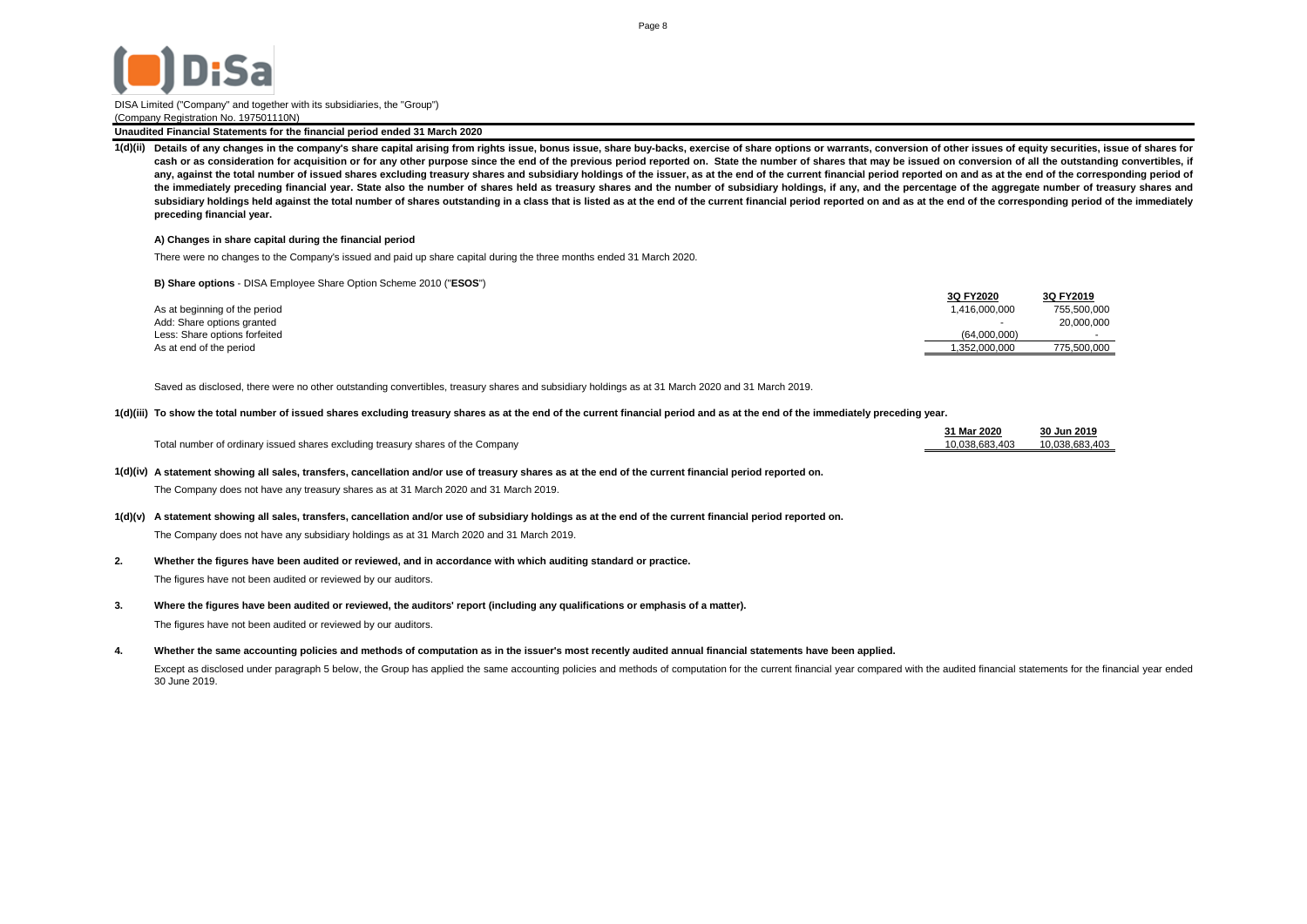

**Unaudited Financial Statements for the financial period ended 31 March 2020**

**5.** If there are any changes in the accounting policies and methods of computation, including any required by an accounting standard, what has changed, as well as the reasons for, and the effect of, the change.

The Group has adopted SFRS(I) 16 Leases on 1 July 2019 (being the start of the annual financial period for the Company) using simplified transition approach and did not restate comparative amounts for the financial year en June 2019 as permitted under the specific transition provisions in the standard.

As at 1 July 2019, the adoption of SFRS(I) 16 has resulted in the following key effects:

|                               | Group          | Company |
|-------------------------------|----------------|---------|
| <b>Assets</b>                 | <b>S\$'000</b> | S\$'000 |
| Property, plant and equipment | (103)          | (103)   |
| Right-of-use assets           | 1.273          | 663     |
| <b>Liabilities</b>            |                |         |
| Lease liabilities             | 1.170          | 560     |

**6. Earnings per ordinary share of the group for the current financial period reported on and the corresponding period of the immediately preceding financial year, after deducting any provision for preference dividends.**

|                                                                                               | Group          |                | Group          |                |
|-----------------------------------------------------------------------------------------------|----------------|----------------|----------------|----------------|
|                                                                                               | 3rd Qtr ended  | 3rd Qtr ended  | 9 months ended | 9 months ended |
|                                                                                               | 31 Mar 2020    | 31 Mar 2019    | 31 Mar 2020    | 31 Mar 2019    |
| Loss per ordinary share (cents per share)                                                     |                |                |                |                |
| (i) Based on weighted average number of ordinary shares in issue                              | (0.01)         | (0.02)         | (0.11)         | (0.07)         |
| (ii) On a fully diluted basis                                                                 | (0.01)         | (0.02)         | (0.11)         | (0.07)         |
| - Weighted average number of ordinary shares in issue                                         | 10.038.683.403 | 10.038.683.403 | 10.038.683.403 | 10,038,683,403 |
| - Adjusted weighted average number of ordinary shares in issue for diluted earnings per share | 10,038,683,403 | 10,038,683,403 | 10,038,683,403 | 10,038,683,403 |

**7. (a) current financial period reported on; and (b) immediately preceding financial year. Net asset value (for the issuer and group) per ordinary share based on the total number of issued shares excluding treasury shares of the issuer at the end of the:-**

|                                                      | Group       |             | Company     |             |
|------------------------------------------------------|-------------|-------------|-------------|-------------|
|                                                      | Asatl       | As at       | As at       | As at '     |
|                                                      | 31 Mar 2020 | 30 Jun 2019 | 31 Mar 2020 | 30 Jun 2019 |
|                                                      |             |             |             |             |
| Net asset value per ordinary share (cents per share) | 0.10        | 0.22        | 0.07        | 0.09        |

The net asset value per ordinary share attributable to owners of the Company is computed based on 10,038,683,403 issued shares (excluding treasury shares) as at 31 March 2020 and 30 June 2019.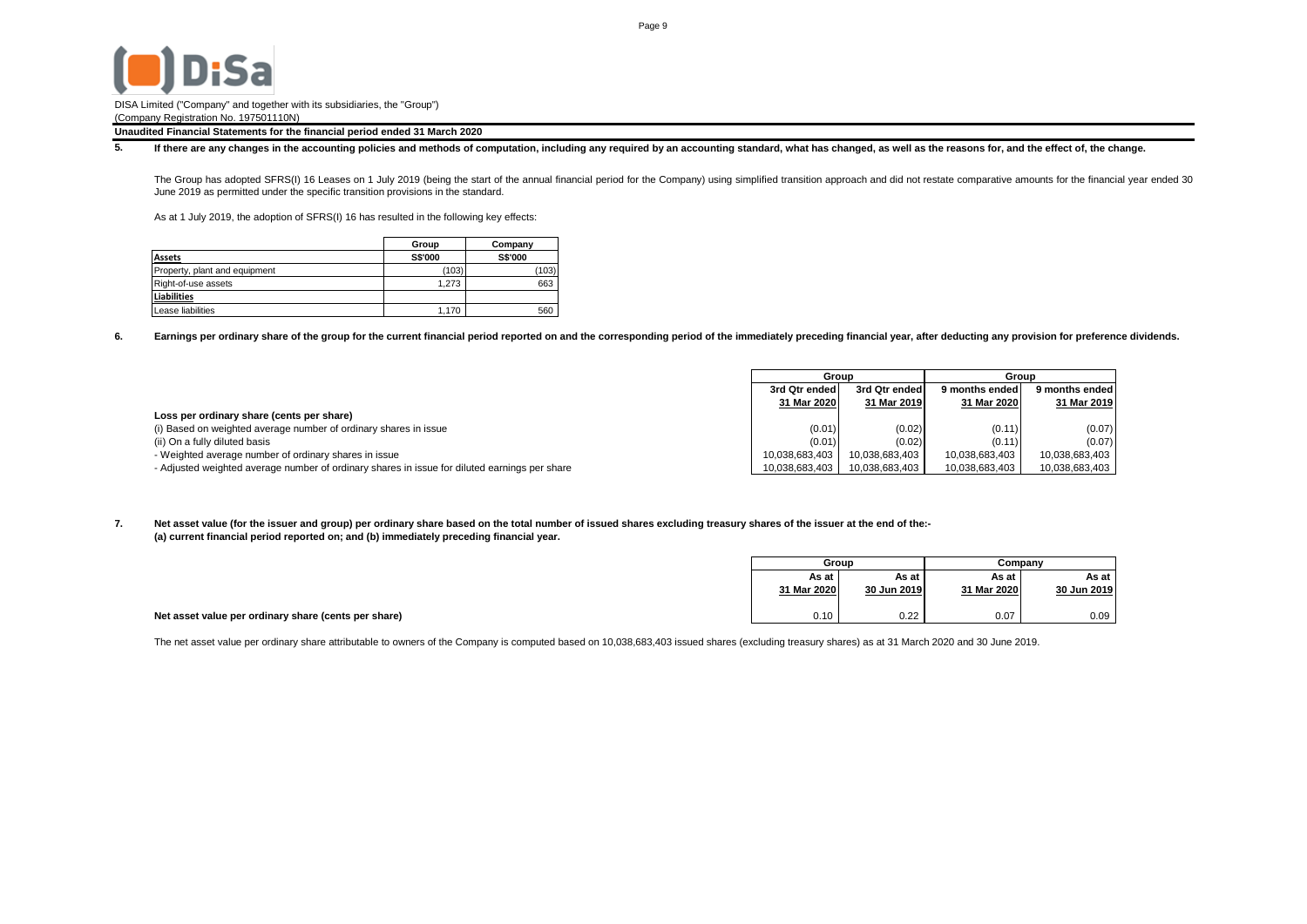

**Unaudited Financial Statements for the financial period ended 31 March 2020**

**(a) any significant factors that affected the turnover, costs, and earnings of the group for the current financial period reported on, including (where applicable) seasonal or cyclical factors; and A review of the performance of the group, to the extent necessary for a reasonable understanding of the group's business. It must include a discussion of the following:-**

#### **(b) any material factors that affected the cash flow, working capital, assets or liabilities of the group during the current financial period reported on.**

#### **(A) Income Statement (Third Quarter Ended 31 March 2020 ("3Q FY2020") versus Third Quarter Ended 31 March 2019 ("3Q FY2019") and 9 Months Ended 31 March 2020 ("9M FY2020") versus 9 Months Ended 31 March 2019 ("9M FY2019"))**

#### **i) Revenue**

**8.**

The Group is predominately focusing on its digital security business. Our Point-Of-Sale (PoSa) asset protection solution has been implemented in all the stores of a major retailer throughout US since 2017. The solution ent product which our partner sells is embedded with our code. Upon purchase, the code is input into the product to unlock it and this code is stored in a memory sector of the product.

The Group has a technical design centre supporting factories globally in embedding the codes into the product. In order to minimise embedding of wrong codes during production, most factories require the Group to supply pre memory integrated circuits ("ICs"), hence the Group's entry into the electronic component supply chain. To further augment the supply chain service, the Group also helps to design the products and select ICs suitable for t and knit them to the factories together with the pre-coded memory ICs. The Group's technology business segment began selling codes to the electronics supply chain in 2Q FY2020 and expanded into selling non-coded chips in 3 FY2020 as an extended service to the existing customers who used these non-coded chips in their products.

Unlike selling to retailer customers, selling to supply chain customers require additional working capital. The Group will discuss this further under the commentary for statements of financial position.

Revenue increased by \$1,197,000 or more than 19-fold from \$62,000 in 3Q FY2019 to \$1,259,000 in 3Q FY2020. Other than retail and supply chain, additional revenue was also generated from the existing supply chain customers who have purchased non-coded memory ICs from the Group.

On the year-to-date("YTD") basis, the Group achieved a 10-fold increase in revenue as compared to its preceding year. The growth was mainly due to the expansion into the supply chain and increase in revenue from retailer customers.

#### **ii) Other income**

Other income remain relatively unchange from 3Q FY2019. Foreign currency exchange gain in 3Q FY2020, resulting from the appreciation of USD against SGD, was offset by absence of \$81,000 gain from disclaimed of trade payables and decrease in fixed deposits interest income.

On YoY basis, other income also remain relatively unchange from 9M FY2019. Similarly, foreign currency exchange gain in 9M FY2020 was offset by absence of gain from disclaimed of trade payables and decrease in fixed deposi interest income.

#### **iii) Cost and expenses**

The cost of goods purchase for the supply chain lifted the increase in cost of goods and services rendered. The increases were in line with the increase in revenue. Other cost and expenses for 3Q FY2020 amounted to \$1,377, 44.9% lower as compared to 3Q FY2019. This was achieved as the Group continued to rationalise and contain operating costs. Depreciation and amortisation expenses decreased by \$205,000 or 50.0% from \$410,000 in 3Q FY2019 to \$205,000 in 3Q FY2020. This was mainly due to lower amount of intangible assets held as of the same period offset by additional depreciation of right-of-use assets. Employee benefits expenses decreased by \$638,000 or 40 from \$1,585,000 in 3Q FY2019 to \$947,000 in 3Q FY2020 and other expenses decreased by \$135,000 or 45.0% from \$300,000 in 3Q FY2019 to \$165,000 in 3Q FY2020.

In line with the increase in revenue, total cost of goods and services rendered was increased by \$3,090,000 to \$3,149,000 for 9M FY2020 as compared to 9M FY2019 of \$59,000. Excluding the loss of \$7,516,000 arising from the disposal of a subsidiary, the total other cost and expenses was decreased by \$2,218,000 to \$4,659,000 for 9M FY2020 from \$6,877,000 in 9M FY2019, a decreased of 32.3%. This was contributed mainly from the lower employee benefits expenses, depreciation and amortisation expenses as the Group continues to rationalise and contain operating costs.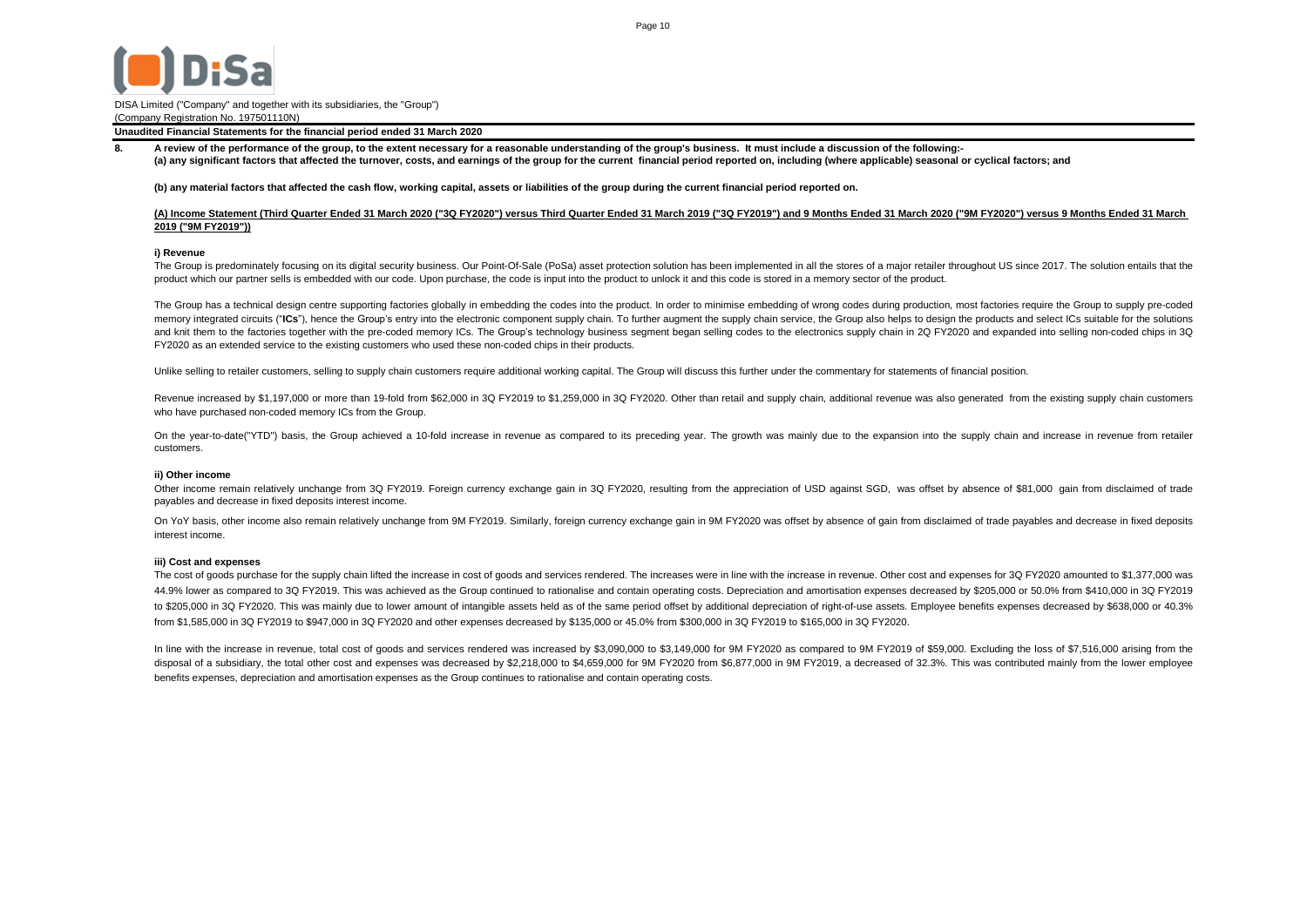

#### **Unaudited Financial Statements for the financial period ended 31 March 2020**

With the repayment of redeemable convertible bonds ("**RCB**") on 23 December 2018, the Group has minimum finance liabilities and incurred \$1,000 and \$5,000 in 3Q FY2020 and 9M FY2020 for finance leases. Upon adoption of SFRS(I) 16, the Group incurred \$20,000 in 3Q FY2020 and \$60,000 in 9M FY2020, of deemed interest cost on lease liabilities.

There was no income tax credit in 3Q FY2020 and 9M FY2020 due to the full reversal of deferred tax liabilities as a result of the impairment of intangible assets in FY2019.

Due to the reasons stated above, the net loss attributable to shareholders in 3Q FY2020 and 9M FY2020 was \$1,133,000 and \$11,460,000 respectively.

#### **(B) Statements of Financial Position**

Total assets of the Group decreased by \$2,357,000 or 16.0% from \$14,732,000 as at 30 June 2019 to \$12,375,000 as at 31 March 2020, and were mainly due to i) decrease in property, plant and equipment of \$283,000 resulted from depreciation charges, and ii) decrease in cash and bank balances of \$5,890,000. The decrease in property, plant and equipment and cash and bank balances were partially offset by (i) a net addition in intangible assets of \$ a result of the capitalisation of development for the enhancement of the Group's core technology; (ii) additional rights-of-use assets due to the adoption of SFRS(I) 16 Leases; and (iii) additional working capital outlay f businesses resulted in an increase of \$2.165.000 in inventories, trade and other receivables and other current assets. There was a transfer of \$150.000 investment in SCash Technologies Pte Ltd ("SCash") from deposit to fin assets at FVOCI. Please refer to "8(C) Cash Flows" for more explanation on cash and bank balances.

Total liabilities of the Group decreased by \$348,000 from \$2,599,000 as at 30 June 2019 to \$2,251,000 as at 31 March 2020 mainly due to the result of the disposal of a subsidiary, Equation Resources Pte. Ltd., in 7 Novembe and hence the shares of its liabilities partially offset by additional lease liabilities.

Lease liabilities arose merely from recogition of operating lease commitment with the adoption of SFRS(I) 16 Leases predominantly for office rentals.

#### **(C) Cash Flows**

#### **i) 3Q FY2020**

Net cash used in operating activities amounted to \$923,000 in 3Q FY2020. Net operating cash outflow before working capital changes of \$764,000 was mainly due to the loss before income tax for the financial period before ad for net working capital outflow of \$159,000. The net working capital outflow was mainly due to an increase in inventories amounting to \$54,000, trade and other receivables of \$329,000 and decrease in trade and other payabl \$586,000 partially offset by reduction in other current assets of \$810,000.

Net cash used in investing activities of \$118,000 in 3Q FY2020 was mainly due to an addition to intangible assets of \$134,000, but partially offset by receipt of \$16,000 interest.

Net cash generated from financing activities for 3Q FY2020 amounted to \$618,000 and was mainly due to release of pledge fixed deposit, partially offset by lease payments.

Due to the reasons stated above, the Group recorded a net decrease in cash and cash equivalents of \$423,000 in 3Q FY2020.

The Group ended 3Q FY2020 with minimum financial obligation and cash and cash equivalents of \$7,135,000, which includes \$2,300,000 in pledged fixed deposits.

#### **ii) 9M FY2020**

Net cash used in operating activities amounted to \$4,998,000 in 9M FY2020. Net operating cash outflow before working capital changes of \$2,785,000 was mainly due to the loss before income tax for the financial period befor adjusting for net working capital outflow of \$2,213,000. The net working capital outflow was mainly due to an increase in trade and other receivables and inventories of \$1,359,000 and \$1,314,000 respectively, partially off increase in trade and other payables of \$328,000 and decrease of other current assets of \$132,000.

Net cash used in investing activities of \$399,000 was mainly due to an addition to intangible assets of \$514,000, but partially offset by receipt of \$114,000 interest income.

Net cash used in financing activities for 9M FY2020 amounted to \$2,648,000 and was mainly due to additional pledged fixed deposit of \$2,250,000 and lease payments.

Due to the reasons stated above, the Group recorded a net decrease in cash and cash equivalents of \$8,045,000 in 9M FY2020.

The Group ended 3Q FY2020 with minimum financial obligation and cash and cash equivalents of \$7,135,000, which includes \$2,300,000 in pledged fixed deposits.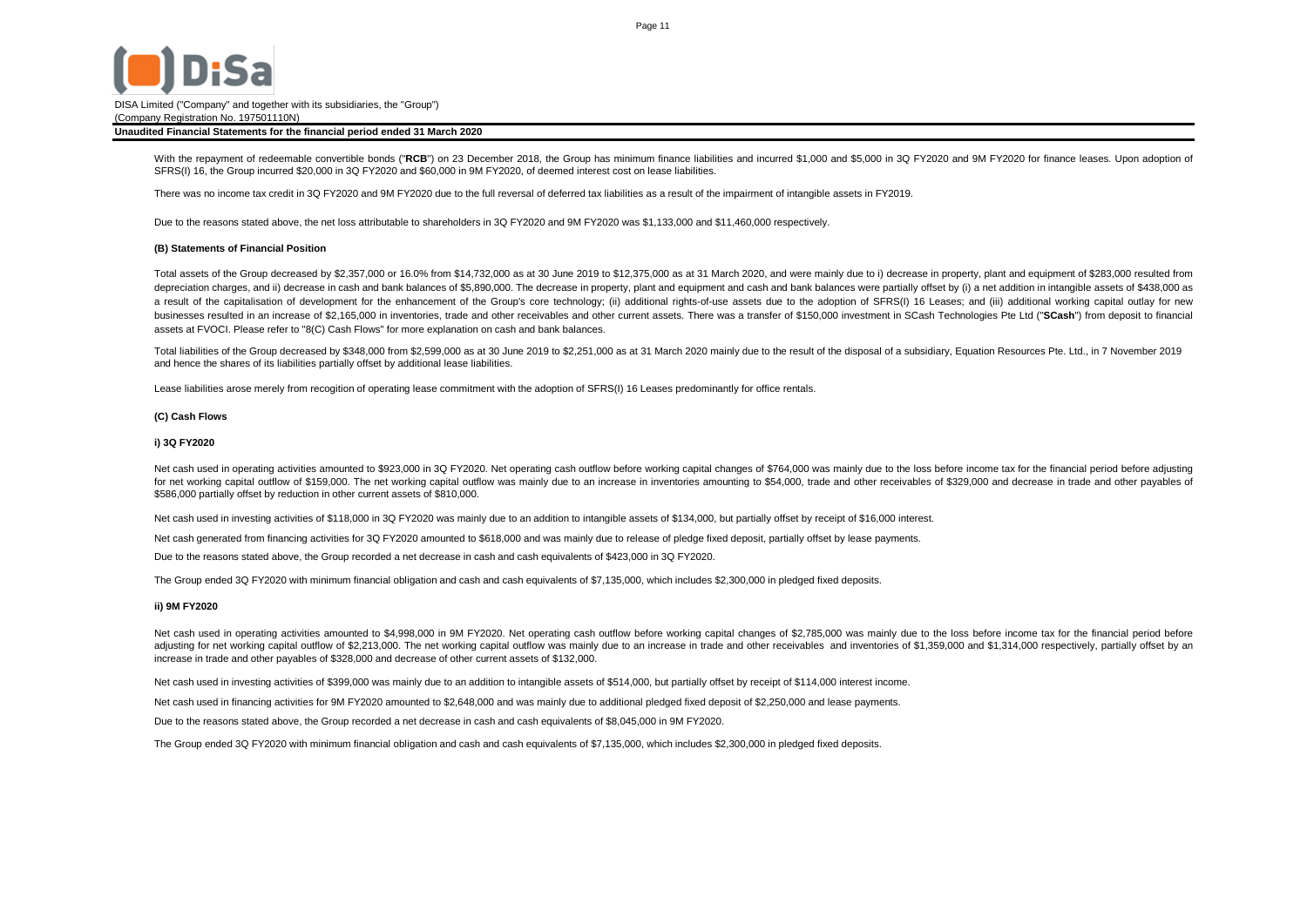

#### **Unaudited Financial Statements for the financial period ended 31 March 2020**

**(D) Use of Proceeds**

#### **i) Warrants**

The Company raised an aggregate of \$25.5 million from the exercise of warrant pursuant to the issue of warrants in 2015. The rights to subscribe for new ordinary shares in the capital of the Company by way of exercise of the warrants had expired on 2 August 2017. The status of the use of proceeds is as follow:

| Net proceeds raised<br>Less: Utilisations | Warrants<br><b>Exercise</b><br>\$'000<br>25.497 |
|-------------------------------------------|-------------------------------------------------|
| - Business expansion (Note A)             | (12, 149)                                       |
| - Working capital expenditures (Note B)   | (12, 175)                                       |
| - Repayment of loan (Note C)              | (1, 173)                                        |
| Balance as at 22 April 2020               |                                                 |

#### **Note A:** Additional investment in Disa Digital Safety Pte. Ltd.

**Note C:** Repayment of loans including accrued interest for working capital purposes. Note B: General working capital expenditures consisted of non-trade payments, purchase of fixed assets, redeemable convertible bonds' interest, staff salaries and related expenses.

#### **ii) Convertible bonds**

On 27 December 2016, the Company entered into a RCB agreement with the Investors pursuant to which, the Investors agreed to subscribe for an aggregate subscription amount of \$12 million pursuant to the terms of the RCB agreement. RCB were fully repaid with interest on 23 December 2018.

#### **9. Where a forecast, or a prospect statement, has been previously disclosed to shareholders, any variance between it and the actual results.**

No forecast or prospect statement was disclosed to shareholders previously.

#### **10.** A commentary at the date of the announcement of the significant trends and competitive conditions of the industry in which the group operates and any known factors or events that may affect the group in the next **reporting period and the next 12 months.**

The Group recorded a revenue of \$1,259,000 amidst a challenging environment in 3Q FY2020, an increase of about 19-fold from 3Q FY2019. For the 9M FY2020, the Group achieved a revenue of \$3,610,000, an increase of 10-fold from the same period last year. However, the next quarter will be uncertain and challenging as the global economy slow significantly due to the COVID-19 pandemic. The Group will maintain its focus on technology related bus opportunities, and we have recently debuted a UV light disinfection autonomous mobile robot that could help local businesses battle COVID-19 contamination as they seek to reopen following the end of the circuit breaker. Ou deliveries are expected to take place post circuit breaker period.

The core strategy of our technology business partners both retailers and suppliers, who are essential in order to implement our asset protection technologies in a seamless manner with minimal intrusion into the retail expe Group has evolved PoSA solution into a service (PaaS\*) and continues to enhance our technology and our services to gain new customers.

\* PaaS - PoSA as a Service.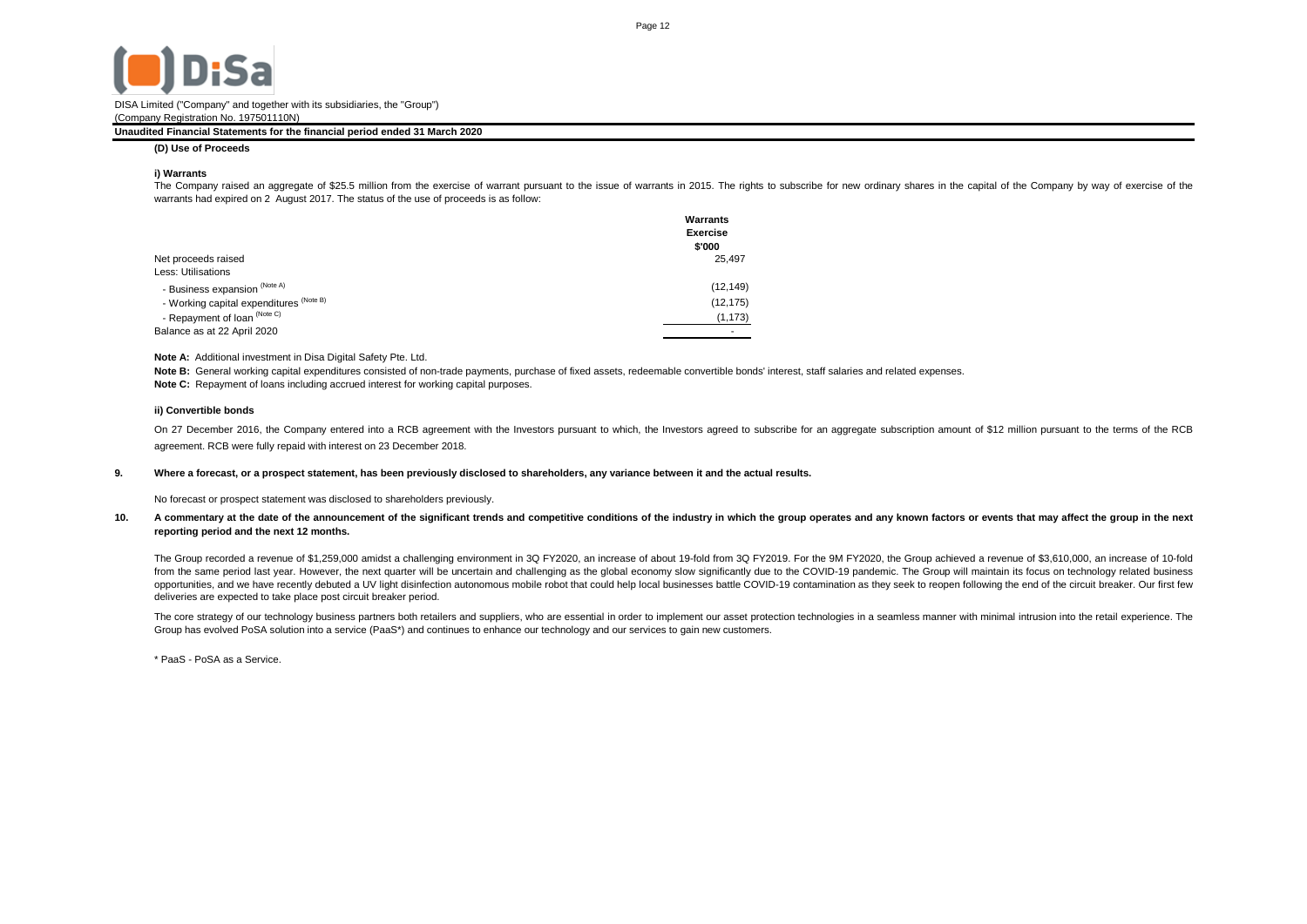

### **Unaudited Financial Statements for the financial period ended 31 March 2020**

**11. Dividend**

## **(a) Current financial period reported on.**

Any dividend declared for the current financial period reported on? None.

**(b) Corresponding period of the immediately preceding financial year.** Any dividend declared for the corresponding period of the immediately preceding financial year? None.

**(c) Date payable** Not applicable.

**(d) Books closure date** Not applicable.

#### **12. If no dividend has been declared/recommended, a statement to that effect and the reason(s) for the decision.**

No dividend has been recommended for 3Q FY2020 in view that the Company was loss making and the Board will re-assess the Company's dividend policy as part of its capital allocation decision when it is profitable.

#### **13.** If the group has obtained a general mandate from shareholder for interested person transactions ("IPT"), the aggregate value of such transactions are required under Rule 920 (1)(a)(ii) of the Catalist Rules. If no IPT

The Company has not obtained a general mandate from shareholders for IPTs.

#### **14. Confirmation that the issuer has procured undertakings from all its directors and executive officers under Rule 720(1) of the Catalist Rules.**

The Company has procured undertakings from all its directors and executive officers in the format set out in Appendix 7H under Rule 720 (1) of the Catalist Rules.

#### **15.** Companies that are subject to quarterly reporting will need to provide: (a) updates on efforts taken to resolve each outstanding audit issue; and (b) confirmation from the Board that the impact of all outstanding audit **issues on the financial statement have been adequately disclosed. This will not be required for any audit issue that relates to going concern.**

a) The disclaimer of opinion issued on the audited financial statements for the financial year ended 30 June 2019 by the Company's previous independent auditor, Crowe Horwath First Trust LLP was related to the non-consolid EIKA (Singapore) Pte. Ltd ("EIKA") and its subsidary, PT. Engineering Indonesia Karya ("PT Karya"). However, the management and the Board are of the view that the Group has neither control nor significant influence over EI its subsidiary, PT Karya, and accordingly EIKA and its subsidiary have neither been consolidated nor equity accounted into the Group's consolidated financial statements since its acquisition in FY2013. In addition, the Gro access to PT Karya's financial statements since it has no control over EIKA.

b) The Board confirms that the impact of the disclaimer of opinion on the financial statements has been adequately disclosed as at 31 March 2020.

**BY ORDER OF THE BOARD**

**CHNG WENG WAH Managing Director/Chief Executive Officer**

12 May 2020